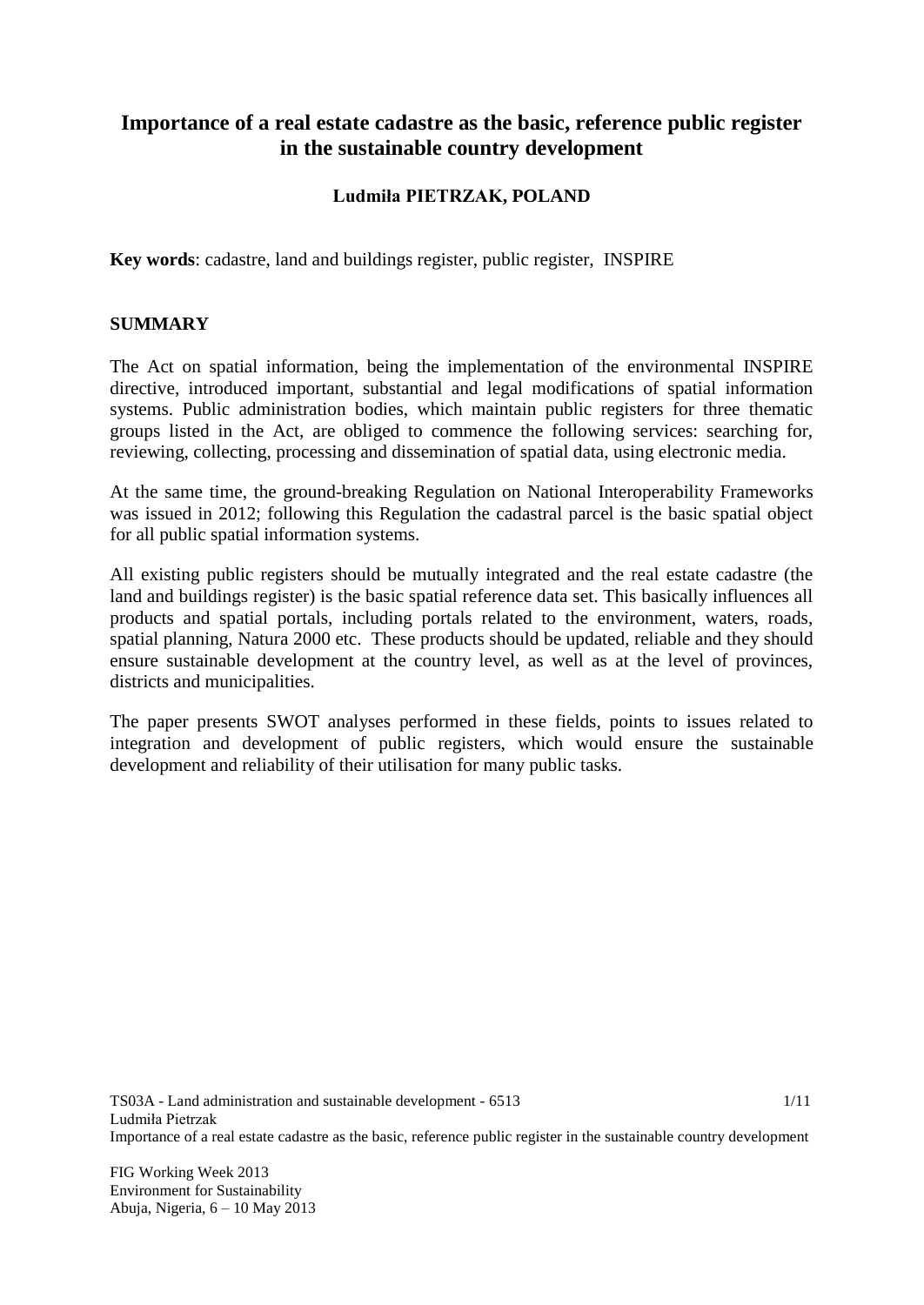# **Importance of a real estate cadastre as the basic, reference public register in the sustainable country development**

## **Ludmiła PIETRZAK, Poland**

At the same time, on April 12, 2012 the Regulation of the Polish Government was issued on the National Interoperability Frameworks, the minimum requirements for public registers and exchange of information in electronic forms, as well as the minimum requirements for teleinformation systems (Off.J. 2012, item 526). This Regulation specified:

- the National Interoperability Frameworks;
- the minimum requirements for public registers and exchange of information in electronic form;
- the minimum requirements for tele-information systems.

Following the Act on the Spatial Information Infrastructure of 2010, which is the Polish implementation of the INSPIRE directive, interoperability of data files and spatial data services is understood as the possibility to combine spatial data files and co-operation of spatial data services, without the repeated manual intervention, leading to the coherence of results and the increased added value of spatial data files and services.

Interoperability should be achieved through:

- **unification**, understood as utilisation of compatible standards, norms and procedures by various entities, which perform public tasks, or
- **exchangeability**, understood as the possibility to substitute a product, a process or services without disturbing information exchange between entities, which perform public tasks or between such entities and their customers, with achievement of all functional and non-functional requirements concerning co-operating systems, or
- **compliance**, understood as the usefulness of products, processes or services dedicated to common utilisation, under specific conditions, which ensure the achievement of important requirements, with the lack of unexpected impacts.

Following the discussed Regulation, the following types of objects have been particularly distinguished in public registers:

- an individual:
- an entity;
- a spatial object.

Following this Regulation, **the cadastral parcel and the address point** are the basic spatial reference object for public registers. These both objects have been legally defined in the Law of Geodesy and Cartography, being the basic legal act in the field of geodesy and cartography. The new legal regulation should be understood in such a way that every created public register should be based on spatial reference objects, which are the cadastral parcel and the address point.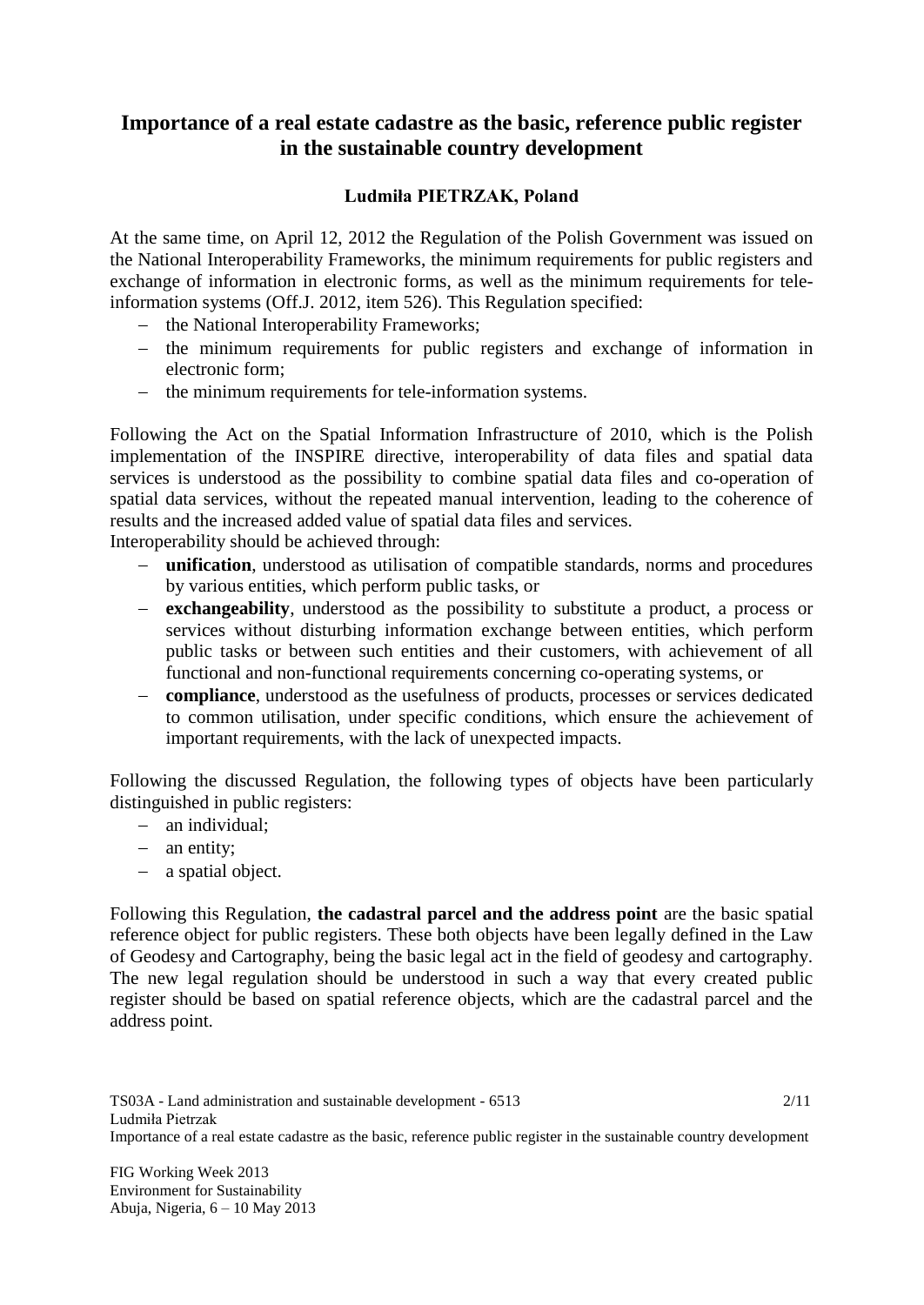Such regulations existing in the legal acts stress the high importance of geodesy and cartography, increase professional prestige of surveyors and cartographers. Apart from the responsibility for covering the entire country with such objects, surveyors and cartographers, at the same time, become responsible for the accuracy, uniformity, quality, reliability and timeliness of the basic spatial reference objects for other public registers.

In the context of these regulations, the following aspects should be considered:

- 1. **Coverage** of the country by land and buildings registers databases (EGiB)
- 2. **Uniformity** of the existing cadastral databases
- 3. Meeting **the accuracy criteria** of the existing cadastral databases
- 4. **Quality** of the existing cadastral databases
- 5. **Reliability** of the existing cadastral databases
- 6. **Timeliness** of the existing cadastral databases
- 7. **Interoperability** of the cadastral databases

#### **1. COVERAGE OF THE COUNTRY BY LAND AND BUILDINGS REGISTERS DATABASES (EGIB)**

Since the date of issue of the Regulation on the land and buildings register, operation of the Geodetic and Cartographic Service has been mainly focused on:

- transformation of cadastral analogue maps to the digital form,
- amendment of documentation of land and buildings registers with data concerning buildings and premises,
- improvement of the data quality in lends and buildings registers,
- standardisation of data.

Below data originating from reports submitted in the field of land and buildings registers to the Head Office of Geodesy and Cartography is presented. As it turns out from the table below, the land and buildings register contains about 36 million cadastral parcels within the area of 31 million hectares.

|                           | <b>List</b>                          |          | No.              | <b>Cities</b> | Rural<br>areas | <b>Total</b> |
|---------------------------|--------------------------------------|----------|------------------|---------------|----------------|--------------|
| General data about Poland | Number of register units             |          | 3                | 925           | 2175           | 3100         |
|                           | Number of register districts         |          | 4                | 11250         | 42726          | 53976        |
|                           | Number of cadastral parcels          |          | 5                | 7359788       | 28010249       | 35370037     |
|                           | Number of land register units        |          | 6                | 4302503       | 10111032       | 14413535     |
|                           | Size in hectares                     | register | 7                | 2156970       | 29086990       | 31243960     |
|                           |                                      | surveyed | 8                | 2127819       | 29109918       | 31237737     |
|                           | <b>Estimated number of buildings</b> |          | $\boldsymbol{9}$ | 5583598       | 11769519       | 17353117     |
|                           | <b>Estimated number of premises</b>  |          | 10               | 4523727       | 703155         | 5226882      |

Source GUGiK: Report on the real estate cadastre and its modernisation, GUGiK 2011

The cadastral descriptive data files cover the entire country and they are fully implemented in the digital form. Data file which contain **descriptive information on lands, buildings and premises** cover **84%** of cities and **39%** of rural areas.

TS03A - Land administration and sustainable development - 6513 Ludmiła Pietrzak Importance of a real estate cadastre as the basic, reference public register in the sustainable country development 3/11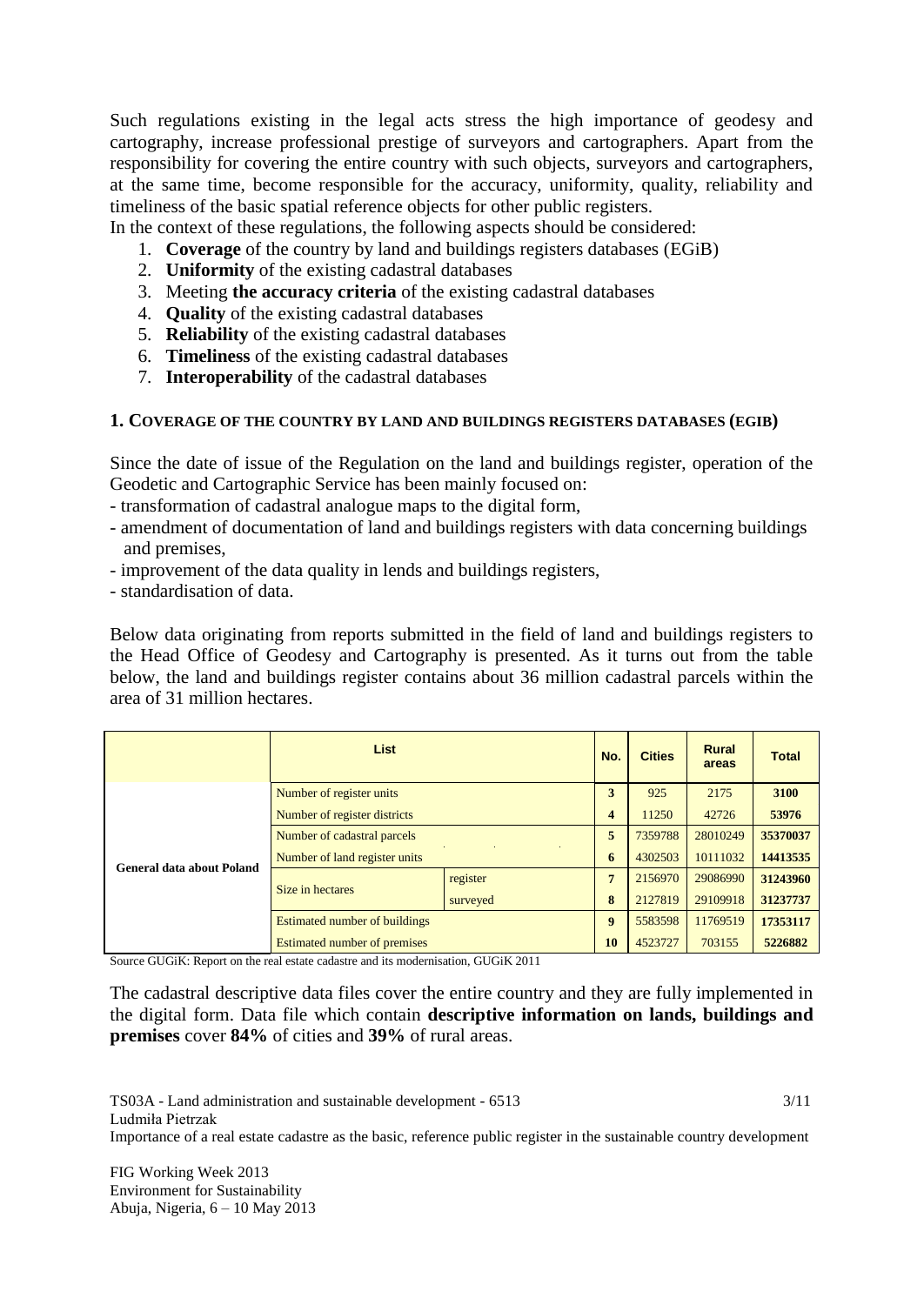

Source GUGiK: Report on the real estate cadastre and its modernisation, GUGiK 3.0 for years 2010 and 2011.

Statistical data concerning the cadastral map (**the cartographic part** of documentation of the land and buildings register) are as follows:

| No. | Data file which characterises current development of the land and buildings register                                                                                | Urban areas | <b>Rural areas</b> |
|-----|---------------------------------------------------------------------------------------------------------------------------------------------------------------------|-------------|--------------------|
|     | A vector cadastral map, complete content, containing: borders of cadastral parcels,<br>outlines of land use fields, classification complexes, outlines of buildings | 91 %        | 60 %               |
| 2   | A vector cadastral map, incomplete content, containing: borders of cadastral parcels,<br>outlines of land use fields, classification complexes                      | 1 %         | 10 %               |
|     | A raster map, amended in the process of updating with vector data                                                                                                   | 2 %         | 10 %               |
|     | Analogue map                                                                                                                                                        | 6 %         | 20 %               |
|     | <b>TOTAL</b>                                                                                                                                                        | 100 $\%$    | 100 $\%$           |

Source GUGiK: Report on the real estate cadastre and its modernisation GUGiK3.

Basing on the above examples it may be noticed that cadastral databases for rural areas are less developed. This mainly results from higher demands for investments of urban areas, and, therefore, higher demands for the updated real estate cadastre for urban areas.

The land and buildings register are regularly modernised, according to financial possibilities. The completely modernised databases concerning lands, buildings and premises have been developed for

- 84% of rural areas
- 39% of urban areas.

Financial means for modernisation of documentation of land and buildings registers are still very low comparing to the existing demands.

TS03A - Land administration and sustainable development - 6513 Ludmiła Pietrzak Importance of a real estate cadastre as the basic, reference public register in the sustainable country development 4/11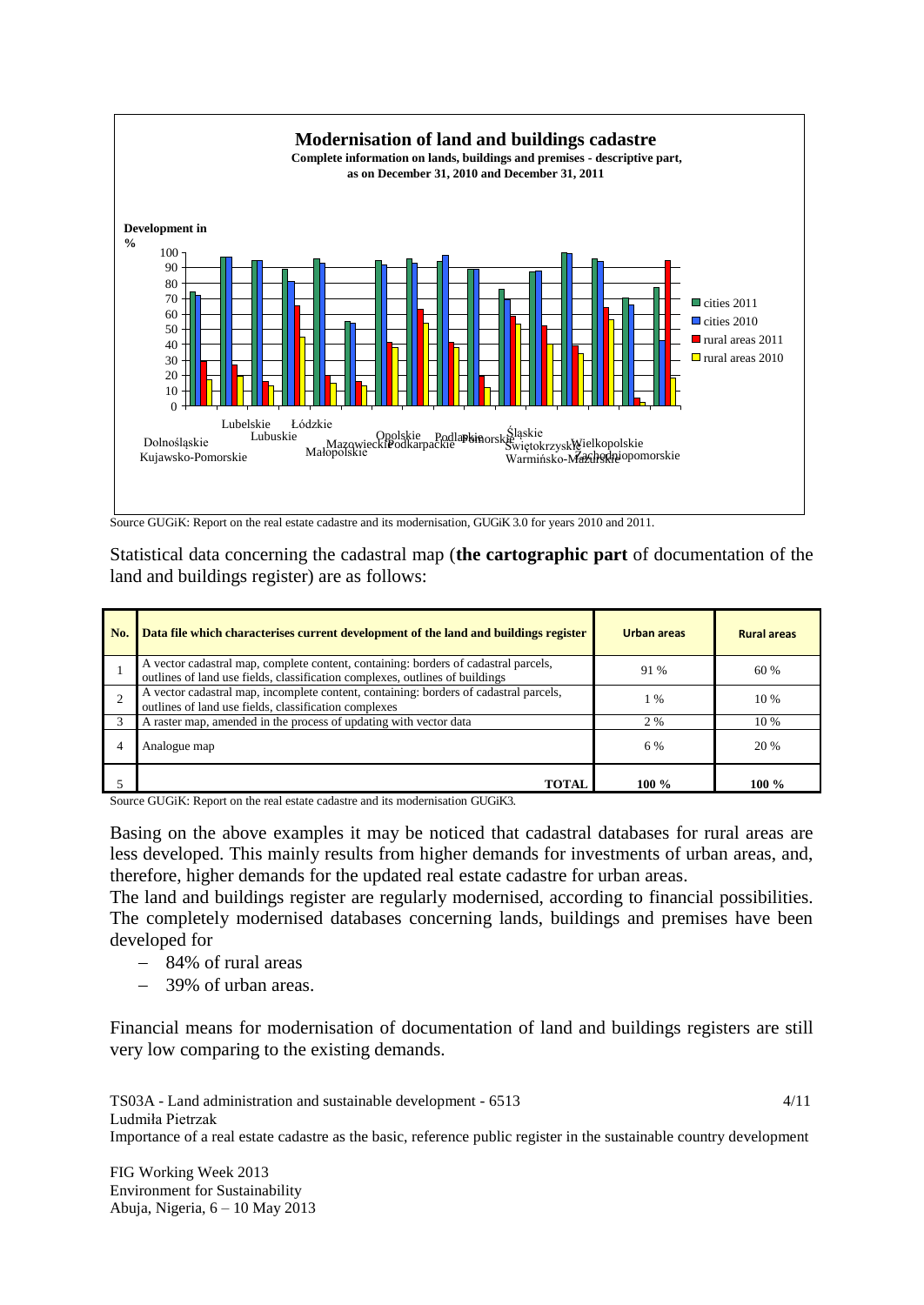Below data concerning financial means which could be used in Poland for improvements of the cadastre in the period 2007-2011, is presented.

| 2007                                                                                                                                   | 2008          | 2009          | 2010          | 2011          |
|----------------------------------------------------------------------------------------------------------------------------------------|---------------|---------------|---------------|---------------|
| 84,012,118 zł                                                                                                                          | 91,543,224 zł | 89.509.927 zł | 78,996,749 zł | 85,744,251 zł |
| $\mathcal{C}_{\text{oumon}}$ $C\text{L}C\text{L}$ is a properties the real extern endeatry and its modernization $C\text{L}C\text{L}V$ |               |               |               |               |

 $GUGiK:$  Report on the real estate cadastre and its modernisation  $GUGi$ 

| <b>Province (voivodship)</b><br><b>(TERYT code for provinces)</b> | <b>From the state</b><br>budget<br>$\left[\mathbf{z}\right]$ | <b>From the district own</b><br>funds<br>$\left[\mathbf{z}\right]$ | <b>From other funds</b><br>$[\mathbf{z}]$ | <b>Total financial inputs incurred</b><br>on modernisation within the<br>reporting year<br>$\left[ z\right]$ |
|-------------------------------------------------------------------|--------------------------------------------------------------|--------------------------------------------------------------------|-------------------------------------------|--------------------------------------------------------------------------------------------------------------|
| Poland                                                            | 25,047,237                                                   | 39,998,076                                                         | 20,698,938                                | 85,744,251                                                                                                   |

Source GUGiK: Financial inputs on EGIB modernisation in 2011

#### **2. UNIFORMITY OF THE EXISTING CADASTRAL DATABASES**

The land and buildings registers are maintained in Poland by 438 administration bodies, including:

- 378 starosts (heads) of districts and mayors of cities with rights of districts,
- 60 mayors or presidents of cities.

following the same legal acts; however it cannot be stated that they are maintained in a uniform way. Plurality of administrative bodies, which maintain the land and buildings registers, as well as diversity of IT systems are the main weaknesses. At the national level a unified and integrated system for maintaining the documentation of land and buildings registers. More than ten systems are used to maintain the descriptive parts; the same refers to the graphical parts. The systems for descriptive and graphical parts are seldom integrated. In majority of cases two separate systems are used for the descriptive and the graphical parts. Those two systems are often developed and delivered by various software developers. The scope of collected data also differs for particular systems. Therefore data exchange between the systems is difficult, although the legally issued standard of data exchange (SWDE) exists. This results from two facts:

- the legally issued SWDE standard contains many defects, which could be modified only after modification of the legal regulation (at present, such modifications are the subjects of legislative works),
- software developers apply modified SWDE standards, which are incompatible with legally issued standards; this results in situation when entities, which maintain databases using purchased software tools, depend on software developers.

At the national level the high demand exists for introduction of unified software tools for maintaining the land and buildings register, which is a very important public register.

Introduction of the unified system is a difficult task which will result in strong resistance, mainly caused by the great number of software developers who will intend to protect their own businesses. The modified draft regulation will not solve problems related to data exchange between the numerous systems. Such a standard exists for many years and it is often not respected by software manufacturers.

TS03A - Land administration and sustainable development - 6513 Ludmiła Pietrzak Importance of a real estate cadastre as the basic, reference public register in the sustainable country development 5/11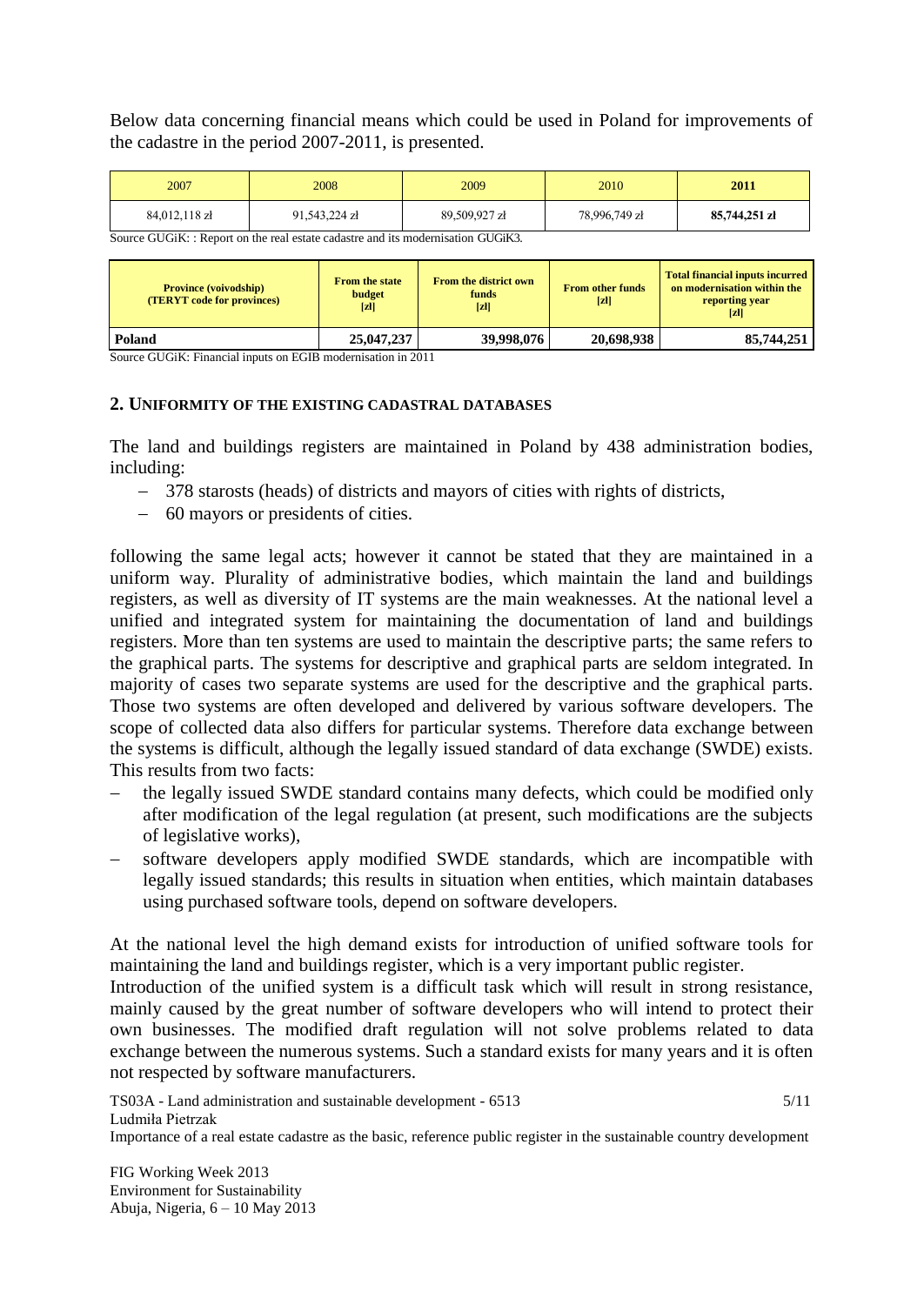The Act on Spatial Information Infrastructure introduced modifications to the Law of Geodesy and Cartography, resulting, among others, in development of the Integrated Real Estate Information System (ZSIN).

The ZSIN system, which was assumed to be an integrated system, is created and maintained by the Surveyor General of Poland, in cooperation with heads of districts, voivodships and marshals of provinces, as well as with other bodies.

This system is to ensure:

- maintenance of the central repository of backup files with land and buildings register data;
- monitoring at the national and voivodship levels the coherence and the quality of land and buildings register data;
- data exchange in the form of electronic documents, between the land and buildings register and other public registers;
- verification of the compliance of land and buildings register data with data included in property registers and other public registers;
- dissemination of integrated land and buildings register data to administrative bodies, among others for the needs of economic planning, spatial planning, the environment, for fiscal purposes, for state inspections, fighting against corruption and internal security.

 $\overline{a}$ As it may be seen, as many other registers, the ZSIN system is based on the land and buildings register. The lack of an integrated system for maintenance of the documentation for the land and buildings registers may be the obstacle for the commissioning of the ZSIN system, the assumptions of which are developed in the legal act concerning the ZSIN system. The lack of the integrated system also generates serious problems and costs for entrepreneurs, who - in the name of heads of districts - modernise the documentation of the land and buildings register, according to the public procurement law.

### **3. MEETING THE ACCURACY CRITERIA OF THE EXISTING CADASTRAL DATABASES**

Accuracy requirements concerning objects, which are elements of the land and buildings register, are specified in the *Regulation on the land and buildings register* and in the *Regulation on technical standards of topographic surveys and development and dissemination of results of such surveys to the state geodetic and cartographic resources*.

Following the above regulations, geodetic topographic surveys are performed in such a way that location of a topographic point, considering the closest points of a horizontal network and a measurement network is specified with the accuracy not lower than:

- 0.10 m in the case of terrain details of the I group;
- 0.30 m in the case of terrain details of the II group;
- 0.50 m in the case of terrain details of the III group.

The majority of objects of the cadastral documentation are included in the I group, including terrain details, which are explicitly identifiable in the field, which preserve permanent shapes and locations, in particular:

TS03A - Land administration and sustainable development - 6513 Ludmiła Pietrzak Importance of a real estate cadastre as the basic, reference public register in the sustainable country development 6/11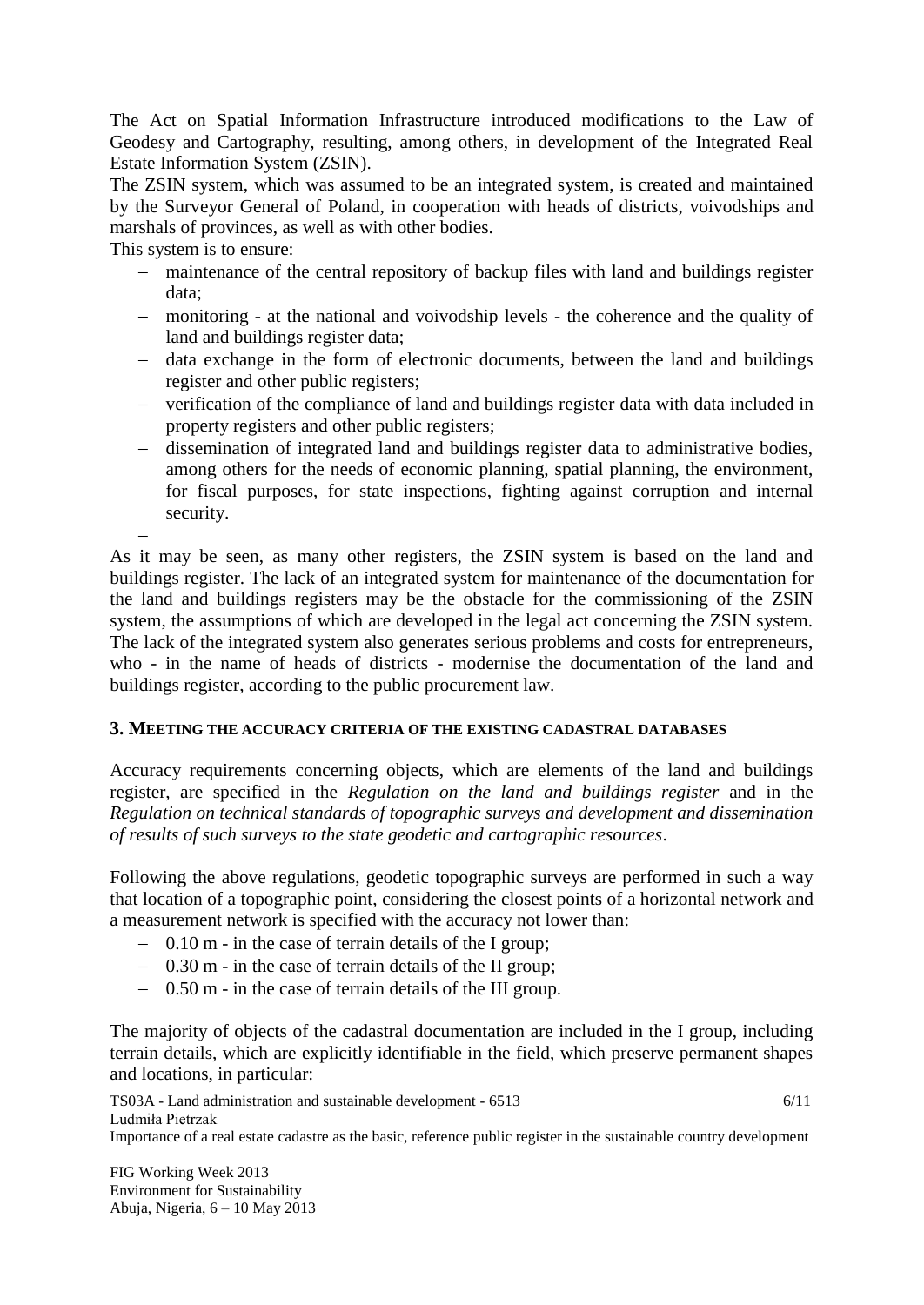- symbols and border points,
- geodetic marks,
- constructions and building installations, including technical infrastructure elements, which are directly accessible for surveys.

The graphical part of the cadastral documentation, maintained in the vector form for 91% of urban areas and 60% of rural areas, does not reflect the level of achieving the accuracy criteria by the graphical cadastral documentation, concerning the spatial location of particular objects. Those databases are the result of many public procurements, implemented for various purposes (as, for the, so-called, LPIS system) - inspection of subsidies for farmers. Therefore, many databases have been created as a result of vectorisation of existing analogue databases and not as a result of modernisation works, with consideration of accuracy criteria concerning the spatial locations of cadastral objects. Undoubtedly the exchange of such objects is required in the course of modernisation of cadastral documentation, what could lead to such situation when those objects would meet the accuracy criteria, specified in regulations. Without the deep analyses of the existing databases and the resources stored at Geodetic and Cartographic Documentation Centres it is very difficult to estimate the percentage of databases, which are maintained in the vector form and which meet the accuracy criteria.

### **4. QUALITY OF THE EXISTING CADASTRAL DATABASES**

The quality of the existing databases is related to the achievement of uniformity and quality criteria. The high accuracy should not be expected for databases, which are not uniformly maintained and which do not meet the accuracy criteria. It should be also mentioned that all modernisation works, performed recently, which are often covered by the EU funds, pay much attention to the accuracy criteria. Projects concerning modernisation of the land and buildings register documentations are well prepared; they are focused on the accuracy of locations of spatial cadastral objects and on the achievement of legal requirements concerning cadastral objects. Legal status of real estate is also settled in this process.

#### **5. RELIABILITY OF THE EXISTING CADASTRAL DATABASES**

It is difficult to explicitly answer the question whether databases of the land and buildings register documentation are reliable. This documentation includes subject and object data.

The land and buildings register (the real estate cadastre) is (at the national level) the uniform and systematically updated set of information concerning lands, buildings and premises, their owners and other individuals and legal entities, possessing those lands, buildings and premises; data included in the land and buildings register is the basis for economic planning, spatial planning, calculation of taxes and benefits, marking properties in property registers, for the public statistics and real estate management.

According to the Act on property and mortgage registers, data from the real estate cadastre is the basis for marking a property in the property register. At the same time, data from the land and buildings register is the basis for the national spatial information infrastructure. The land and buildings register is also permanently updated, including 100% of the descriptive part of the documentation of the land and buildings register. It should be assumed that cadastral data

TS03A - Land administration and sustainable development - 6513 Ludmiła Pietrzak Importance of a real estate cadastre as the basic, reference public register in the sustainable country development 7/11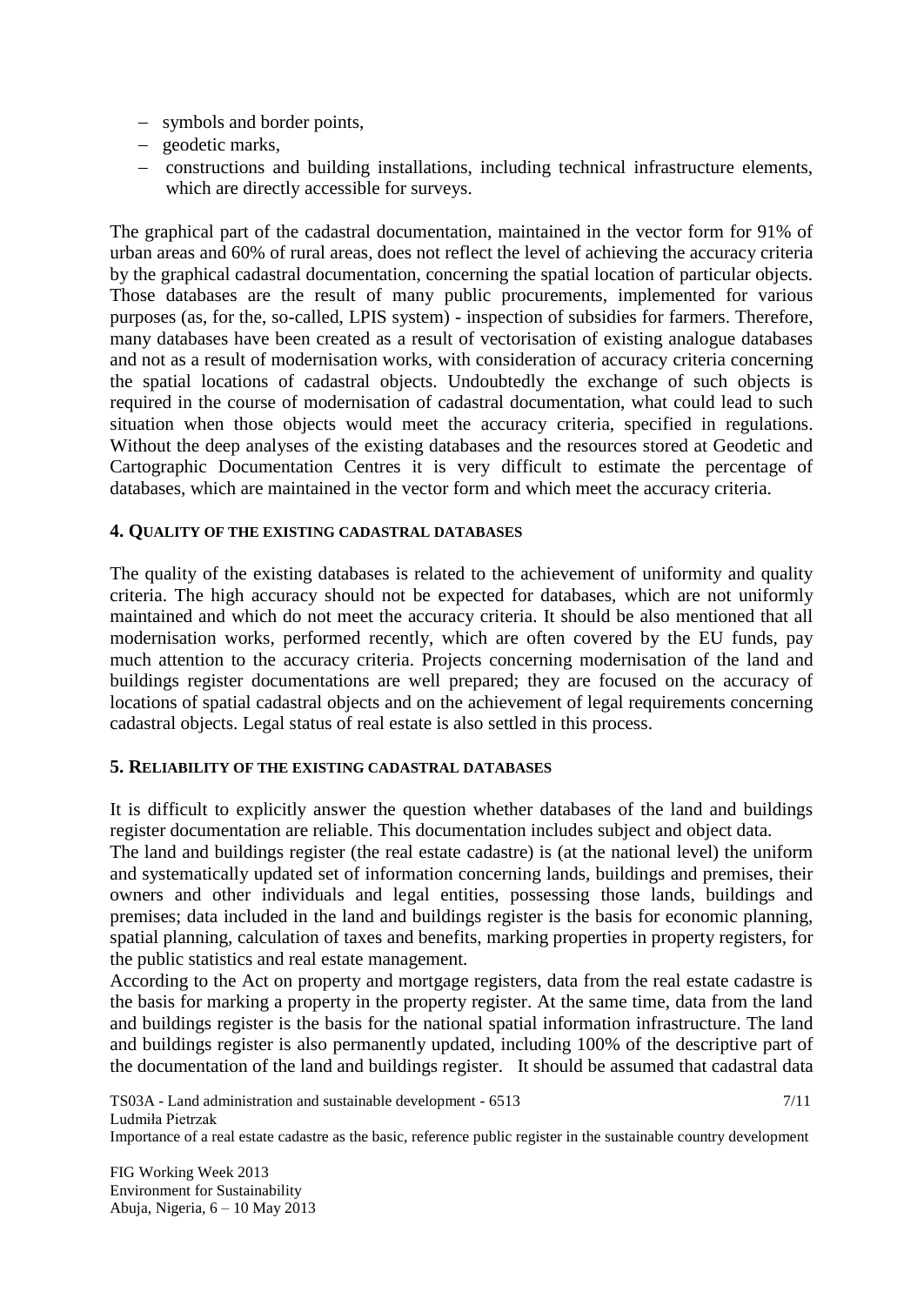included in the descriptive part of the land and buildings register is reliable, since they reflect the documentation which was the basis for making entries in cadastral registers. What refers to the cartographic part of the cadastral documentation, reliability of cadastral data should be considered as data of limited reliability, due to the above mentioned reasons (the accuracy, quality, timeliness, etc.).



#### Source GUGiK - Land and buildings register and the integrated real estate information system

#### **6. TIMELINESS OF THE EXISTING CADASTRAL DATABASES**

According to the Regulation on cadastral, the **documentation of the land and buildings**  register is updated through introduction of documented changes to the cadastral databases. This documentation is updated in order to:

- disclose new legal and real status,
- $\hbox{=}\quad$  eliminate erroneous data, which are incompliant with the real status,
- substitute data which does not meet the accuracy criteria and standards, with data which is compliant with standards and accuracy requirements.

The majority of bodies which maintain the documentation of the land and buildings register updates this documentation immediately after receiving appropriate documents. Such updating usually concerns the descriptive part of the cadastral documentation. The cartographic part is permanently updated for analogue maps, it is has not been computerised and if it is not maintained in the digital form. If it is maintained in the digital form, it is permanently updated in the case of utilisation of integrated systems for maintaining the cadastral documentation, since the permanent updating is usually forced by such systems. In the case when integrated systems are missing, data from the descriptive and the graphical parts of the cadastral documentation is often incompliant. Besides, the lack of complete and

TS03A - Land administration and sustainable development - 6513 Ludmiła Pietrzak Importance of a real estate cadastre as the basic, reference public register in the sustainable country development 8/11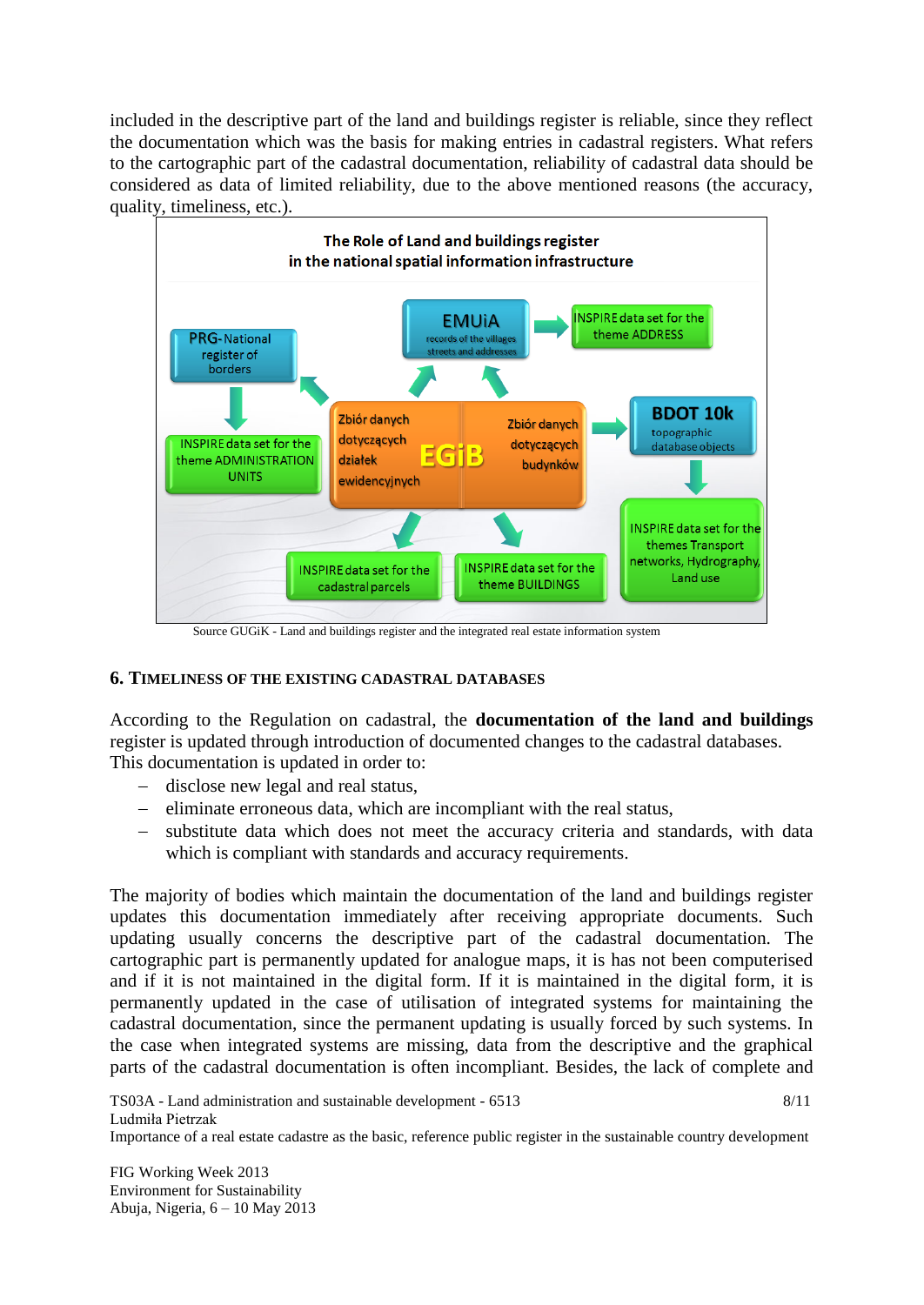legally binding computerisation of the cadastral documents does not allow for keeping it updated on official and legally accepted portals, such as GEOPORTAL. Data acquired once has not been accepted by the bodies which maintain the cadastral documents to the resources, and therefore, it has not been updated by those bodies. Thus, there is no possibility to update this data, until it is modernised.

#### **7. INTEROPERABILITY OF THE CADASTRAL DATABASES**

Databases are updated and maintained in such a way that **the interoperability** of data files stored in these databases and related services are ensured, as it is understood by the act of March 4, 2010 on the spatial information infrastructures. In order to meet the criteria of the database interoperability, the databases must be integrated. According to the Regulation on the national interoperability frameworks, the land and buildings register is the basic public register, which objects, such as the cadastral parcel and the address point, are the reference objects for other public registers. The real estate cadastre acquires data from many sources. Data from this cadastre is also the basis for activity performed in many branches and sectors, as well as for many public registers.



Complex modernisation of the cadastral documentation, as the basic public register, should be urgently performed. The cadastral register may be the basis for the spatial information infrastructure only when it is computerised and meets the legal requirements.

TS03A - Land administration and sustainable development - 6513 Ludmiła Pietrzak Importance of a real estate cadastre as the basic, reference public register in the sustainable country development 9/11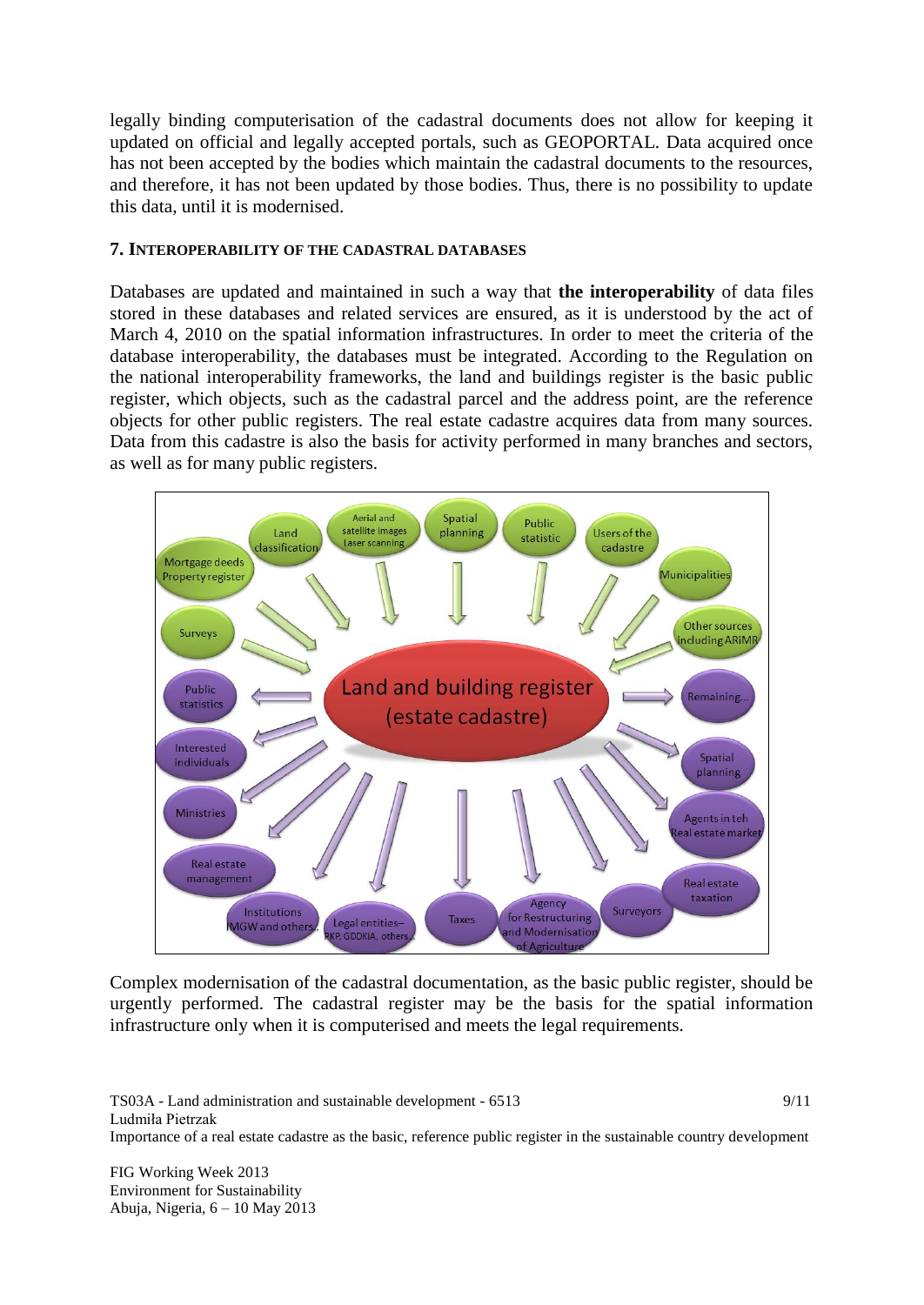The only possible way to achieve the full functionality of the land and buildings register, which would become the updated, reliable and interoperable register, meeting the technical requirements of the public register, is to perform its complex modernisation. The basic obstacle for modernisation works is connected with:

- insufficient amount of funds
- legal and technical difficulties (e.g. cadastre after partitioning of the country)
- source data of poor quality, concerning the register of land and buildings, which exist in various parts of the country.

Data included in public registers, also in the documentation of the land and buildings registers, is not fully interoperable and integrated. Integration of this data requires time and funds.



- objects are not integrated in particular databases these databases were created in various time, basing on various source data, technical conditions, projects, demands etc.,
- spatial objects (such as rivers, roads) has changed their natural routes with respect to periods when the cadastral documentation was developed,
- objects were generalised at the database level; their geometric descriptions were changed, what results in creation of an object which spatial description varies from the original.

TS03A - Land administration and sustainable development - 6513 Ludmiła Pietrzak Importance of a real estate cadastre as the basic, reference public register in the sustainable country development 10/11